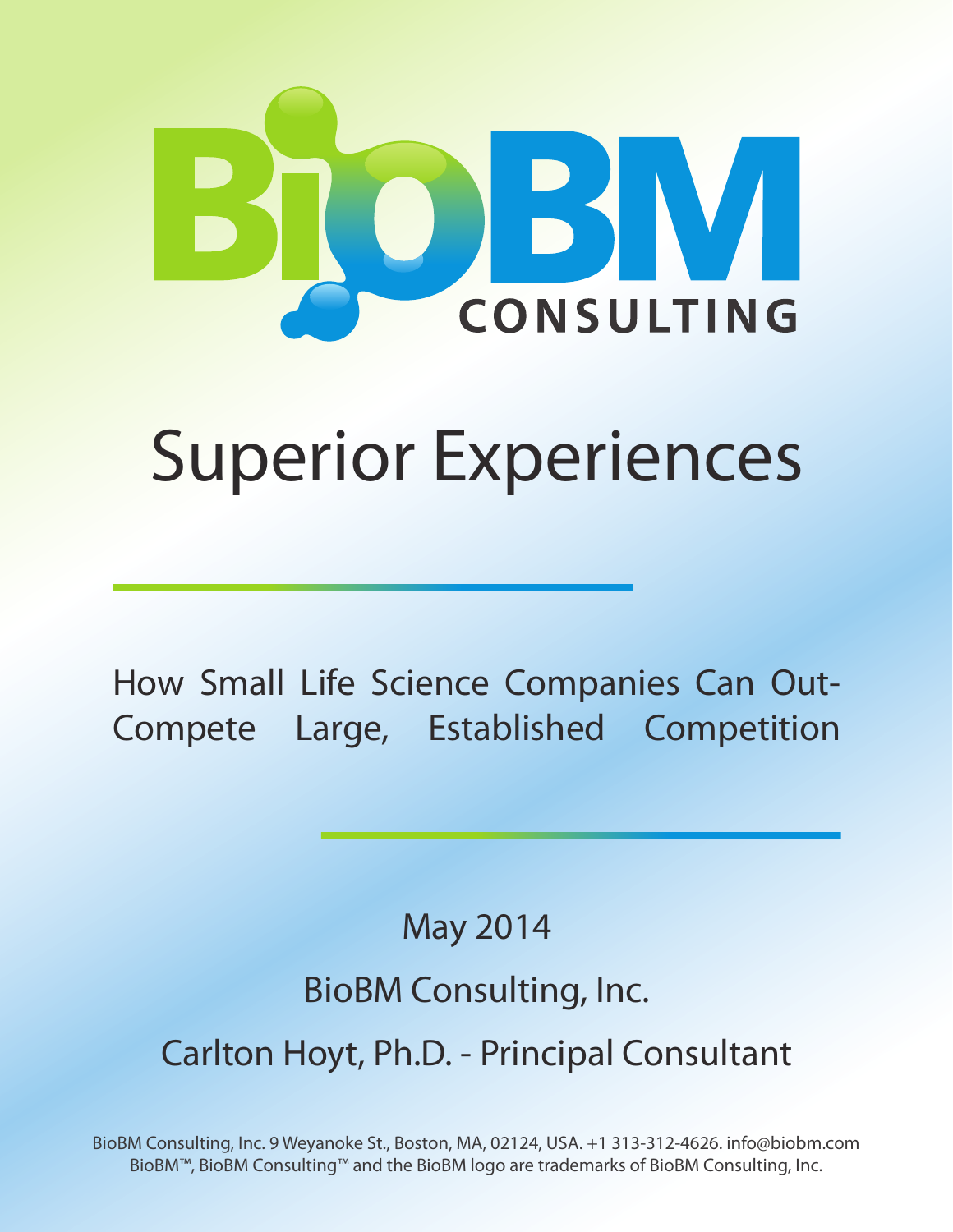#### **Introduction**

Entrenched competition can be dug out. Beyond developing superior products, which is largely outside the scope of the marketer, there is one area where newcomers have a potentially sizable advantage over larger, established competition: customer experience. Through the provision of superior customer experiences, market entrants can build brand value at a superior rate to established companies, skewing the odds in their favor by realizing higher rates of customer acquisition and retention. This paper discusses how to create and execute strategies that focus on customer experience so YOU can create superior value for your brand and outpace your competition as well.

#### **Why Customer Experience?**

Customer experience (CX) directly creates or destroys brand value. The brand value is essentially the sum of all the experiences that your customers have had with your brand. In other words, your brand is what your customers think it is. Everything else about your brand is simply a method of trying to influence customer perception. However, nothing influences customer perception of a brand more than the actual experiences they have with it. All your other branding efforts can amplify those experiences if they are in alignment with them, or mitigate those experiences if they are in opposition to them, but they cannot overcome them.

Customer experience is an issue that's underemphasized at almost all companies within the life science tools and services sector. At larger companies, customer experience is often given lip service. CX and brand positioning will play an important part in strategic matters, but once the strategy is distilled down to practical applications the brand considerations are reduced to the superficial, such as visual branding. At smaller companies, customer experience is often simply ignored as impractical. This is silly since small companies have the capability to do things that don't scale in order to greatly improve the customers' experience with the brand.

#### **Why Large Companies Often Fail to Provide Great Experiences**

A truly great customer experience requires a significant degree of focus. In the life sciences, this may mean focusing on particular customer segments, particular applications, or even a limited range of products. The more specific you are, the better your customer experience can be. (We'll discuss the reasons for this later.) Large, established companies, however, are generally far less specific than new entrants. They often have many different types of customers, many different applications, and can have a massive range of product lines.

Large companies also tend to be bound by existing processes and infrastructure. They have set ways of doing things, and in the name of efficiency they are often obligated to continue using those methods and tools. Changing processes or infrastructure can take a large effort, and the resulting inflexibility can inhibit the creation of great customer experiences.

2

© 2014 BioBM Consulting, Inc. All Rights Reserved. DO NOT COPY OR DISTRIBUTE